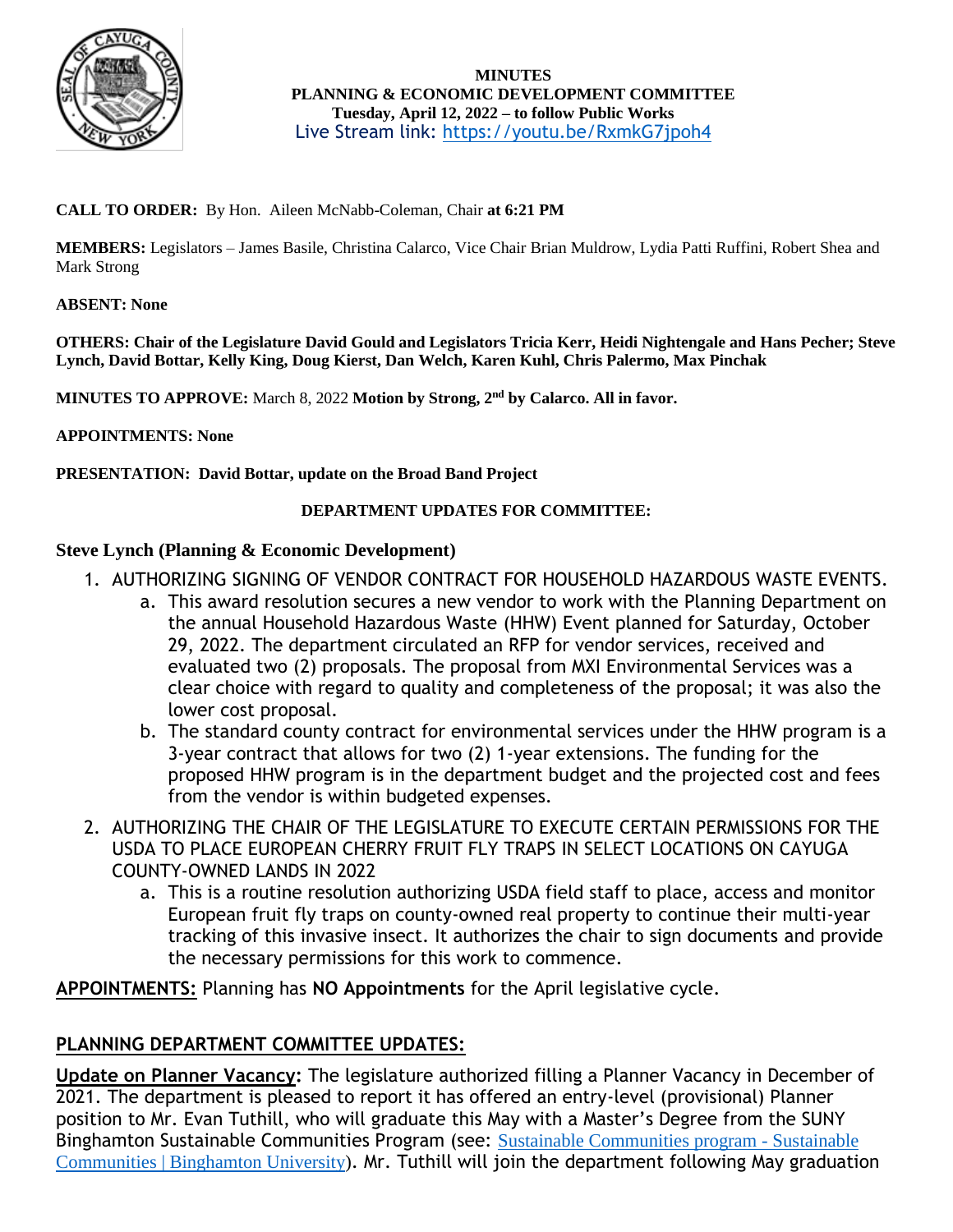with a start date of Tuesday, May 31. The primary open project that will be assigned to this position is the 2022 update to the County's Local Solid Waste Management Plan (LSWMP), which is in the data collection/analysis phase. While this position will focus primarily on environmental and resource protection planning, the new planner will also engage in local land use, grant writing and project administration.

# **The Planning Department is continuing work on the following projects:**

- 1) **Village of Moravia Comprehensive Plan:** The final meeting with Village Planning Board was rescheduled from March 21<sup>st</sup> to Monday, March 28 at 6:00 PM. The Village Board held a Public Hearing on the Comprehensive Plan on 3/28, completed the SEQRA review and formally adopted the Comprehensive Plan that evening. Staff has been discussing opportunities for the Town to pursue priority projects outlined in the Comprehensive Plan through state grant funding under the upcoming 2022 NYS Consolidated Funding Application (CFA) round (CFA rounds will likely open this May with grant applications due in July).
- 2) **Town of Moravia Comprehensive Plan:** The Moravia Town Board reviewed the final Draft Plan and started the SEQRA review process on Wednesday, March 16. The next step is a Town Public Hearing on the Plan scheduled for April 20. The Public Hearing will be followed by final action on SEQRA and adoption of the final Comprehensive Plan. Opportunities for securing NYS CFA grant funding for priority projects are being discussed with the Town.
- 3) **Town of Throop Comprehensive Plan and Zoning Ordinance Update: T**he Comprehensive Plan Phase is moving into final review stages. The third Public Meeting for the Comprehensive Plan was held on Thursday, 3/24/22 at 7PM. The final draft Plan was presented by staff for public input and feedback at this meeting. With the positive community feedback received, the approval process will move forward in April and possibly into May (depending on Town & Planning Board schedules). Following completion of the Comprehensive Plan work, staff will begin the Town Zoning Code Updates aligned with the new Comprehensive Plan.
- 4) **Sterling Nature Center Facility & Trail Restoration Project (NYS REDI Grant)**. Construction staging has started under the supervision of Doug Dello Stritto, Director of County Parks and Trails. Construction meetings are currently scheduled every two weeks.
- 5) **Erie Canal Re-watering Project with Town of Brutus (Phase II underway)**
	- a) The Phase II contract has been awarded to Bergmann Associates as project lead. Survey subcontractors have completed site surveys of the project area and the design and engineering work continues. Included in this phase is the design and engineering for a new county bridge over the Erie Canal Prism and Trail at Centerport Road. Planning has reviewed bridge options with County Highway Supervisor Brian Soper and discussed seeking state funding for this project component separately in the future. Staff is coordinating an overall review of the Phase II project scope with the new NYS Parks and Trails grant representative.

# 6) **Finalizing & Closing NYS Clean Energy Communities Grant Program Projects (Jail Lighting)**

- a) The Jail Lighting Project (budget of ~\$90K 100% grant funded) is now complete. The Planning Department will draw down the final grant reimbursements and close out this project**.** This energy grant provided \$250K in state funding for energy projects to Cayuga County and required no matching funds.
- b) The Department is exploring additional grant funding opportunities from NYSERDA under the Clean Energy Communities Leadership Round. This is an open funding opportunity with grant funding tied to a point system for accomplishing energy-related Action Items.
- 7) **Cayuga County Local Solid Waste Management Plan Update** (project temporarily paused due to Planner vacancy as noted above).
- 8) **Town of Conquest Comprehensive Plan.** A Steering Committee Workshop on "Developing Community Vision and Goals" was facilitated by staff on Tuesday, March 8 at 7PM at the Town offices. Monthly Steering Committee meeting dates have been shifted to the third Thursday each month, placing the next meeting on April 21<sup>st</sup>. The Steering Committee for the project, including members of the recently established and appointed Town Planning Board, is very active and engaged in the planning process.

# 9) **Fair Haven-Sterling Local Waterfront Revitalization Plan**

a) Monthly Steering Committee meetings facilitated by project staff are scheduled for every fourth Wednesday of the month. The last Steering Committee Meeting was Wednesday, March 23rd. The project website has additional background on the project: [Home | lwrp \(sterlingfairhaven.wixsite.com\).](https://sterlingfairhaven.wixsite.com/lwrp)

# 10) **Village of Cayuga Local Waterfront Revitalization Plan**

a) A Public Meeting was held on Wednesday, March 2<sup>nd</sup> at 7PM at the former Cayuga Elementary School. Staff presented the draft waterfront revitalization policies and provided an overview of proposed waterfront and community projects under the draft Plan. Staff received positive feedback on the proposed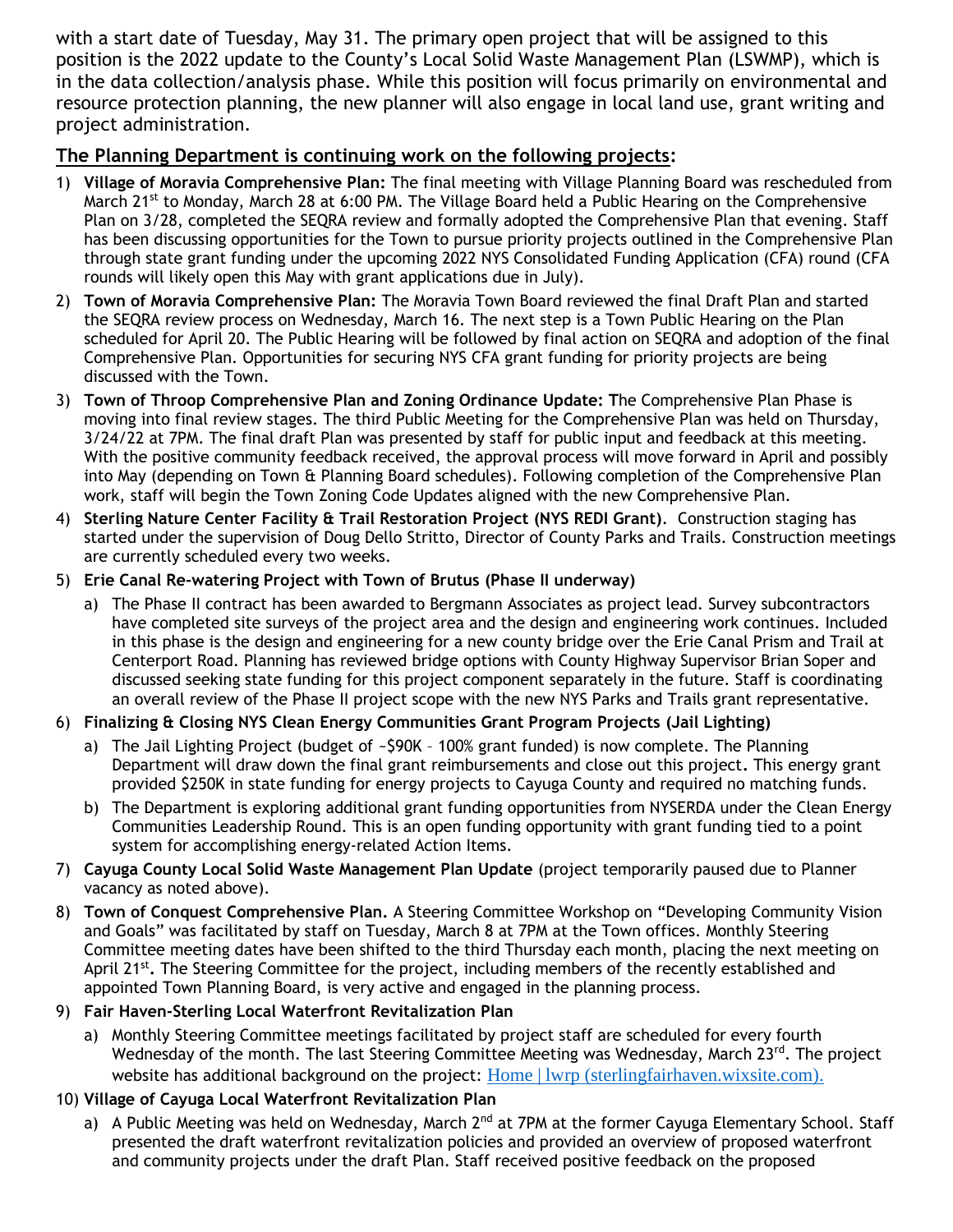waterfront projects. The next Steering Committee meeting is Wednesday, April 6<sup>th</sup> where project implementation opportunities (and challenges) will be discussed. The project website has additional background and information: [Home | Cayuga LWRP \(villageofcayuga.wixsite.com\).](https://villageofcayuga.wixsite.com/lwrp)

# 11) **Cayuga County Planning Board Training Series (ongoing)**

a) The Planning Department annual Planning Board Training Series provides several opportunities throughout the year for local Planning and Zoning Board members to receive their state-mandated 4-hours of annual training. Registration is online and easy. On March 16<sup>th</sup> Senior Planner David Nelson and Planner Greg Diebold conducted a training session for local Planning Board and ZBA members on Conducting Site Plan Reviews. The evening training session was held at Cayuga-Onondaga BOCES and well attended. More information on the annual training series is on the department website here: Training | Cayuga County, [NY.](https://www.cayugacounty.us/688/Training)

## 12) **Owasco Lake Watershed Nine-Element Plan (nearing completion - 2022)**

- a) The 9E Plan is nearing completion. Release of the final draft plan, with recommendations for action, has been extended into early May. The draft plan and recommendations were circulated to NYSDEC and NYSDOS staff for dual agency reviews in early March. A public meeting is tentatively scheduled for the first week in May at BOCES. The project consultants will then formally present the findings and recommendations of the Plan.
- b) A key element of the 9-E Plan is the Soil-Water Assessment Tool a GIS-based computer model of the 205 square mile watershed used to analyze and assess water quality mitigation efforts and their individual and cumulative impacts on Owasco Lake water quality (the "SWAT Model"). This model relies in the collection and input of land and water data collected within the watershed to accurately predict outcomes and evaluate the success of mitigation strategies. Maintaining and updating this data set will be the ongoing responsibility of the County Planning Department and out GIS staff.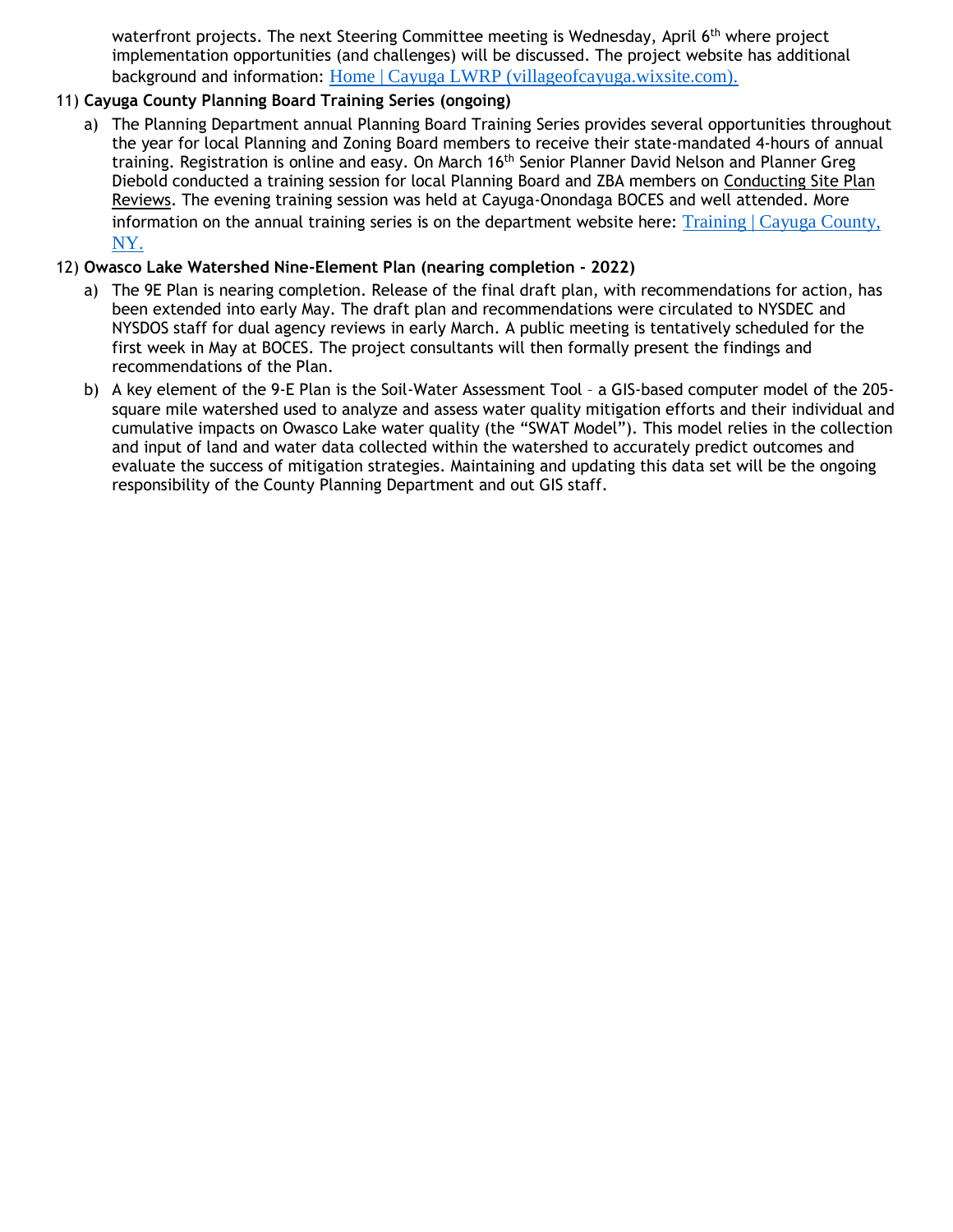- 13) **Department Staff are on the Steering Committee for City of Auburn Drinking Water Source Protection Plan for Owasco Lake (City of Auburn 2021 Grant)**
	- a) Steve Lynch and Michele Wunderlich represent the Planning Department on the Citizens Advisory Group (CAG) for this City of Auburn water protection project. The 5th CAG meeting was held on Thursday, March 24 (meetings are virtual) and the next meeting is Thursday, April 14.
- 14) **Staff to Cayuga County Water Quality Management Agency (WQMA; ongoing)**. Planning Director Steve Lynch is an appointed member of the WQMA and Associate Planner Michele Wunderlich provides staff services to the agency, including managing the three work groups, preparing annual work plans and annual reports, preparing meeting agendas and minutes and managing all communications and correspondence.
- 15) **Management and Administration of Cayuga County's Finger Lakes-Lake Ontario Watershed Protection Alliance (FLLOWPA) Grant Program (ongoing)**. Associate Planner Michele Wunderlich provides all staff services related to this annual grant program, including annual budgets, state reporting, preparation and administration of grantee contracts and communications.
- 16) **2022 Household Hazardous Waste Program Event Planning**
	- a) The first "Electronics Plus" Recycling Event of 2022 is scheduled for Saturday, April 9th from 8:30-12:30. This event requires pre-registration and is open to all Cayuga County Households. Registration opened in early March and is now full at 500-vehicles. Project partners at Cornell Cooperative Extension are managed all of the registration logistics and will attend and assist at the event. In addition to accepting most electronics, we have secured a Freon recycling vendor to accept certain Freon products. In addition to accepting electronics and Freon from resident households, staff is working with County IT and County Highway to identify and recycle electronics in their department inventories.
	- b) Following this week's electronics event, the Planning Department will evaluate our program budget, including estimated costs for the fall HHW event, to determine if there are sufficient funds to pay for a second Electronics Event this fall. If FY22 budgeted funds are insufficient to cover an additional electronics event, we will advise the Planning Committee and seek feedback on a budget amendment to add a fall event.
- 17) **Planning Department Work with Health Department Planning (ongoing).** As a reminder to the committee, Associate Planner Michele Wunderlich provides staff services to the County Health Department for public health planning and reporting. Although the work load varies throughout the year, Ms. Wunderlich typically expends 17-20 percent of her annual work hours assisting this department with the department reimbursed via state grant funds secured by the Health Department.
- 18) **Steering Committee for New York State "Coastal Lakeshore Economy and Resiliency" Plan** (CLEAR Plan, is nearing completion; we are awaiting NYSDOS guidance on endorsement or adoption strategies)
- 19) **Sanctuary Advisory Committee for NOAA Lake Ontario National Marine Sanctuary (ongoing).** The next SAC meeting (meeting #15) is scheduled for Thursday, April 21 at 6PM**.**
- 20) **Advisory Committee for NYS Reimagine the Canals project at Cayuga Lake Lock #1** (Cayuga Whitewater Park Project – a planning and design project funded by NYS and recently started).

**Town of Conquest Public Meeting on Garnet Solar Energy Project.** At the request of the Conquest Supervisor and Planning Board Chair, the Planning Director and Sr. Planner Greg Hutnik facilitated a town-sponsored public meeting on the proposed Garnet Solar Project, which is in the final review stage with the NYS Office of Renewable Energy Siting (ORES). Representatives from Garnet Energy and Town Board Members attended in order to address resident's questions and/or concerns and comments about the project. The two Public Meetings were held on Tuesday, March 29<sup>th</sup> from 3:00 PM to 5:00 PM and 6:00 PM to 8:00 PM. Planning's Role was as meeting facilitator and not as a participant. For project information, including all submitted plans and reports, legislators can refer to: [https://www.garnetenergycenter.com](https://www.garnetenergycenter.com/)

# **Kelly King (Employment & Training) –**

### **Career Services**

- $\circ$  215 customers used the center this month compared to 112 customers served in person last month
- o Virtual appointments and services continue by request and as needed
- o No in person interaction or services from the NYS DOL staff in the career center- update will be provided

### **DSS Program Update (JOBS Program)**

- o 130 DSS/JOBS customers served this month (Family Assistance, Safety Net, and Non-Employable)
- o 40 DSS employment plans developed
- o 2 Job Readiness Classes/Trainings administered weekly in person
- 7 Workshops provided:

| *Understanding your paycheck    | <i>*Taxes and benefits</i>  |  |  |  |
|---------------------------------|-----------------------------|--|--|--|
| *Dealing with unhappy customers | *Integrity in the workplace |  |  |  |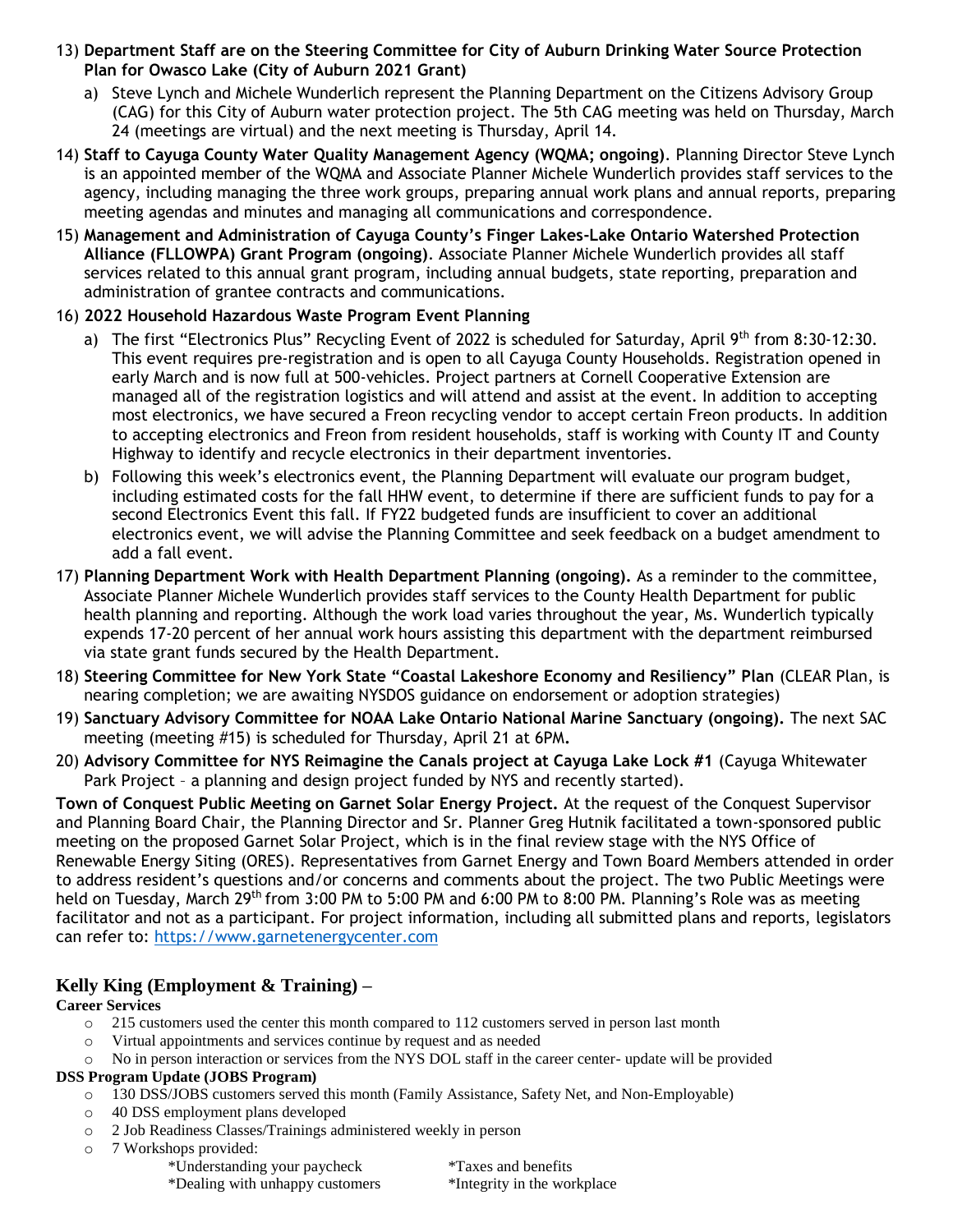#### **WIOA/TAA ITAs (Adults, Dislocated Worker, Youth, TAA)**

- o 11 customers enrolled in training ITA (Individual Training Account)
- o 2 LPN Cayuga Onondaga BOCES
- o 1 LPN Wayne Finger Lakes BOCES
- o 2 CDL A Cayuga Onondaga BOCES
- o 2 CASAC-T Cayuga Community College
- o 1 Culinary Arts Cayuga Onondaga BOCES (TAA)
- o 1 Horticulture- Finger Lakes Community College
- o 2 Welding (OCM BOCES)

#### **Youth Program**

- o Increase in WIOA youth WE
- o 2 youth ITAs
- o Increase in youth outreach is showing positive results
- o Attending SADD Job Fair 4/25 at Auburn High School
- o Presenting at Cayuga Onondaga BOCES 4/20
- o Summer Program TANF applications are available

#### **Additional Updates:**

- o 374 Job Orders listed in the NYS Job Bank- referrals and matching services provided
- o Updated Civil Service job specs for seasonal employees for youth program
- o A member of E&T team completed 10 hours in Career Coaching and 12 hours in Labor Marker Research and Analyzing towards Skilling America Workforce Development Professional certification
- o 3 E&T staff members attended the Spring Youth Conference through NYATEP
- o WDB passed a resolution to hire an outside marketing firm to perform youth outreach for Cayuga and Cortland counties
- o WDB approved revised WE policy for youth program- hours and wages
- o Met with Dr. Durant for Workforce Development Building update
- o Visited Oswego County Workforce-building/career center design and operations
- o Developing Work Site agreements with local business in preparation of SYEP
- o Coordinating SYEP Orientation and onboarding process
- o Collaborating with Loretto on funding for and creating pathways for adults and or youth to enter into the medical field and receive pre-employment skills training in conjunction with training opportunities and employment
- o Job Fair development for spring or early summer for Loretto (targeted)
- o Discussions on multi sector job fair and youth job fair opportunities
- o Virtual Job Fair took place on 3/29 for the CNY Region- hosted by NYS DOL

## **Danielle Szabo (CEDA) –**

- o Metric Snapshot through March 19, 2022 :
	- o Existing businesses assisted: 37
	- o Entrepreneurs assisted: 27
	- o City of Auburn ARPA outreach: 90 businesses
	- o See supplemental document for additional metrics and economic indicators.
- o On March 18, CEDA launched the City of Auburn ARPA/CSLFRF small business grant program. Small businesses located within the City of Auburn can apply up to \$40,000 in grant funding assistance. CEDA will hold two information sessions  $(3/29 \& 3/30)$  for businesses to review the application process, use of funds, and answer questions. CEDA specialists will provide ongoing support during the application process. Funding can be used to cover costs between March 3, 2021 and December 31, 2024. Application deadline is April 30. Here is the link to the online application: [https://www.auburnny.gov/planning-economic-development/bids/coronavirus-state-and-local-fiscal](https://www.auburnny.gov/planning-economic-development/bids/coronavirus-state-and-local-fiscal-recovery-funds)[recovery-funds](https://www.auburnny.gov/planning-economic-development/bids/coronavirus-state-and-local-fiscal-recovery-funds)
- o RJC Development public hearing & vote was postponed in March. AIDA public hearing and vote has been rescheduled for April 20, 2022.
- o Ms.Roblee is developing an RFP to develop an attraction marketing video for CEDA. Video concept includes a brief tour of each municipality highlighting economic and quality of life features.
- o Ms. Szabo & Mr. Lynch attended a brainstorming session held by Empire State Development and Department of State to discuss the proposed Rural DRI program that was proposed in the Governor's executive budget.
- o Ms. Szabo and Ms. Symes are expected to attend the Spring IDA Academy on April 12. This will be a virtual workshop provided by NYSEDC
- $\circ$  CSS search committee have scheduled the 2<sup>nd</sup> round interviews for the CEO position for 3/28 & 3/29.
- o Chamber of Commerce held the State of the City on 3/24, State of the School on 3/25, and State of the County on 3/30.

## **Doug Kierst (Soil & Water Conservation District)**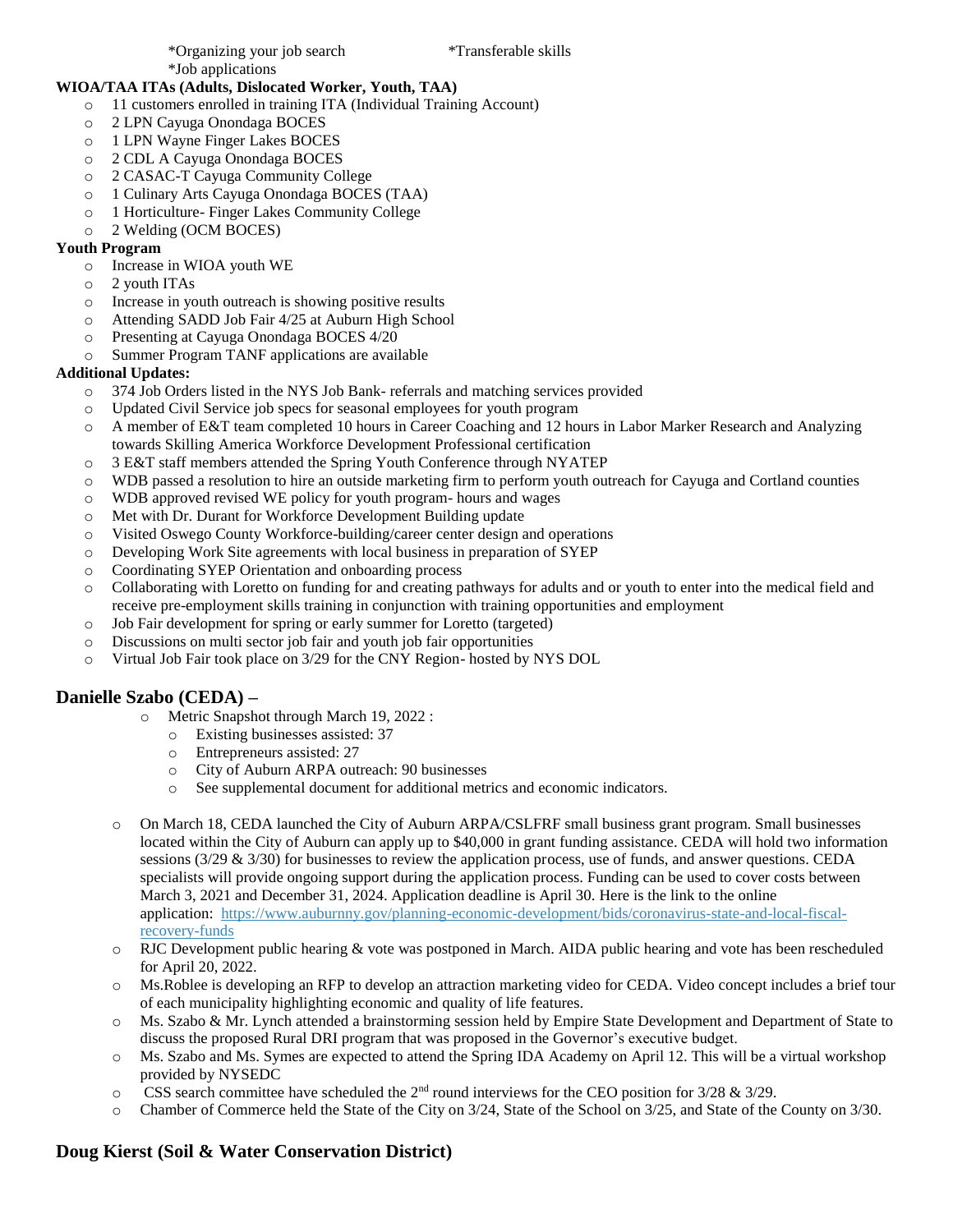# *AGRICULTURAL TECHNICAL ASSISTANCE:*

- Cayuga SWCD Staff continue to work on project planning with farms in preparation for the upcoming 2022 construction implementation season. Soil and manure samples have been collected at several farms that will be utilized in the plan development. One bid has been awarded to schedule construction on an agricultural project. We are awaiting the results of 2 additional projects available for contractors to bid on. The site showings have been conducted and the deadline to receive the bids is April 12, 2022. For specific information on the projects, visit [www.cayugaswcd.org](http://www.cayugaswcd.org/)
- Preliminary work including site preparation, contract development and additional site planning is ongoing for a project located in the Owasco Lake Watershed (Town of Fleming).
- Cayuga SWCD Staff are busy meeting with farms to complete planning in preparation for grant applications to the Climate Resilient Farming (Round 6) and Agricultural Nonpoint Source Abatement and Control (Round 28) Grant Programs.

## *NON-AGRICULTURAL & MUNICIPAL TECHNICAL ASSISTANCE:*

- Cayuga SWCD Staff worked with County Parks and Trails Director, Doug Dello Stritto to obtain emergency permit coverage & complete emergency repair work at a portion of the seawall at Emerson Park's Deauville Island. Flat, stackable limestone blocks were placed along a 360 foot stretch of bank along the western edge of the island to protect the location against further erosion.
- Cayuga SWCD Staff completed the implementation of in-lake measures designed to reduce the potential for sedimentation in the recently cleaned out sluice pipes that assist with lake circulation, near the pump house. Medium stone fill was placed in the lakebed to deter silt/sediment from entering the pipes.
- Cayuga SWCD Staff continue to offer technical assistance to local landowners affected by drainage and flooding concerns that occurred in 2021.
- Cayuga SWCD Staff completed a small drainage project on a property adjacent to Owasco Lake in the Town of Scipio.
- Cayuga SWCD Staff are working with the Cayuga County Health Department, the Y-Camp (Town of Niles), The Nature Conservancy, Justin Jobin of Coastal Wastewater Solutions, LLC and engineer Bruce Natale to install 2 demonstration projects on existing camp septic systems (bath houses) for advanced nutrient removal. The primary focus of the project is on phosphorous removal.
- Cayuga SWCD Staff continue to assist the Town of Montezuma with site enhancements on the Heritage Park Improvement Project.

## *GRANT FUNDING AWARDED TO THE CAYUGA SWCD:*

The Cayuga SWCD has been notified by the NYS Department of Agriculture and Markets that our proposal submitted to the Erosion and Sediment Control Implementation Grants in the Genesee River and Finger Lakes Watersheds Program has been funded. \$25,000 in state funding was awarded to work with on one farm to reduce and remediate erosion and protect water quality in the Owasco Lake Watershed.

### **OTHER SWCD NEWS, WORKSHOPS & TRAININGS:**

- The Cayuga SWCD, in partnership with the Tompkins County SWCD, the Nature Conservancy and Evidn held a Soil Health Barn Meeting on Wednesday, March 16, 2022 at Summerhill Brewing (Town of Locke). Twenty (20) participants had an opportunity to hear about topics including the future of the *Our Owasco Project*, Tillage Management and Technology & its Influence on Agricultural.
- Cayuga SWCD Staff participated (virtually) in professional development training at the Water Quality Symposium. Training topics that Cayuga SWCD Staff participated in included AutoCAD, Culvert Design and NYSDEC Stream Disturbance & Wetland Permitting, Soil Health, Manure Management, Ag BMP Budgeting, Lidar, OSC Policies and Reporting, Cropware Tool for Nutrient Management Planning, Specialty Farm BMPs, Stormwater Requirements (MS4), Hydroseeding, Invasive Species, ArcGIS and Stream Stabilization/Restoration.
- Cayuga SWCD Staff taught two NYS DEC endorsed 4-hour training for contractors, municipal officials, engineers and other groups interested in learning about erosion and sediment control methods. We have one more workshop scheduled for April.
- The Cayuga SWCD is holding our **51st** Annual Spring Tree Seedling and Groundcover Sale. As in the past, the District is offering a variety of New York grown conifers, hardwoods, shrubs, and groundcovers. These seedlings, transplants and other plants are a very low-cost way to prevent erosion, improve water quality in our lakes and streams, to promote wildlife in your area, as well as create noise and visual buffers, and both snow and wind breaks. The Cayuga SWCD will be taking orders through **Tuesday, May 3rd, 2022**. The pickup date will be Friday, May 13th, 2022. Supplies are limited. For any questions regarding the sale, call the Cayuga County Soil and Water Conservation District at (315) 252-4171, ext. 4, or email us at: *cayugaswcd@cayugaswcd.org*. We are available Monday - Friday from 7:30 AM - 4:00 PM. To obtain an order form and description brochure or to place an on-line order, please visit our website: [http://www.cayugaswcd.org](http://www.cayugaswcd.org/)
- The Cayuga SWCDs 2021 Spring Fish Sale for Stocking Ponds is ongoing. A variety of species of fish are available including largemouth bass, yellow perch, bluegill, black crappie and minnows. Deadline to order fish is **Tuesday, May**  17<sup>th</sup>, 2022 and the pickup date is Monday, May 23<sup>rd</sup>, 2022 @ 11AM at the Cayuga SWCD Office. Order forms and online ordering are also available at our website: [http://www.cayugaswcd.org.](http://www.cayugaswcd.org/)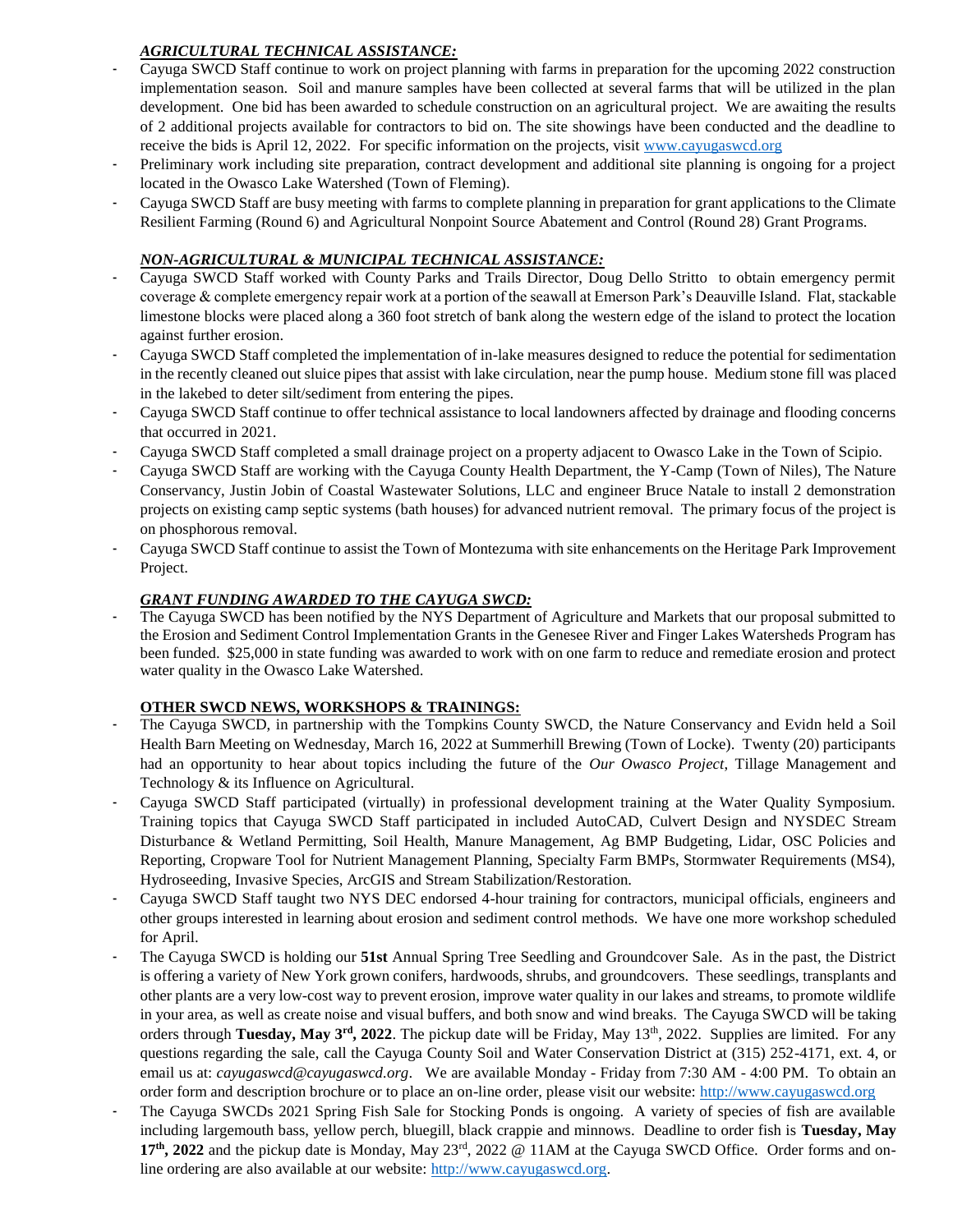# **Dan Welch (Director Cornell Cooperative Extension) –**

#### **Agriculture and Food Systems**

- o On April 1st, CCE Cayuga took over operation of the TasteNY store at the Equal Right's Heritage Center in Auburn. CCE is Cayuga is looking forward to increasing the number of Cayuga County farmers and processors selling their products in the store and using the store to promote Cayuga county food and agriculture.
- o CCE Cayuga has joined the South-Central New York Regional Extension Dairy and Field Crops Team. This will give farmers in the county access to three extension specialists in field crop production, dairy management, and farm business management. The team will be hiring an additional specialist during 2022 to help meet the needs of Cayuga County farmers.
- o Forty farmers attended a meeting in March to learn about Licensing & Legal Aspects of Agricultural Transportation from a representative of NYS DOT. We are planning future meetings on this topic to ensure that farmers, farm employees, and the community are safe during planting and harvesting.
- o CCE Cayuga continues to monitor the outbreak of Highly Pathogenic Avian Influenza across NYS and the Northeast. Through our newsletters and social media channels, CCE Cayuga is providing additional information on keeping flock safe from HPAI. While shortages of eggs are not foreseen at this time, prices of eggs will continue to go up in the grocery store.

#### **4-H Youth Development**

- o CCE Cayuga staff and volunteers reached almost 600 students in their classrooms through Agricultural Literacy Week reading and activities.
- o The 4-H program is placing incubation kits in several classrooms across the county. This is part of our effort to increase agricultural awareness in students and have more engagement with the school districts.

#### **Nutrition**

o The CCE Cayuga nutrition program has resumed grocery store tours as part of our nutrition education offerings. These tours show participants how to buy healthy food on a budget.

#### **Organizational Updates**

 $\circ$  CCE Cayuga is working with County Planning on the Electronics Recycling event scheduled for April 9<sup>th</sup>. 500 residents have signed up to recycle their electronic waste

|                                                   | Occ $%$ |      | ADR    |       | <b>RevPAR</b> |       |
|---------------------------------------------------|---------|------|--------|-------|---------------|-------|
|                                                   | 2022    | 2021 | 2022   | 2021  | 2022          | 2021  |
| Current Month - February 2022<br>vs February 2021 | 45.0    | 46.6 | 107.24 | 78.80 | 48.24         | 36.74 |
| Year to Date - February 2022 vs<br>February 2021  | 40.6    | 42.9 | 106.86 | 77.05 | 43.35         | 33.02 |

## **Karen Kuhl (Tourism)**

### o eCommunications

- $\blacksquare$  3/16/22: March Newsletter: 32% open rate, 3% CTR
- $\blacksquare$  3/3/22-Pro-Tip: DEI: 31% open rate, 1% CTR
- <sup>3/30/22-Pro-Tip: Cyber Security: 28% open rate</sup>
- 3/17/22: March Newsletter: 34% open rate, 1% CTR
- 3/25/22: Calendar of Events for partners: 50% open rate

#### o Public Relations

- FAM trip Andrea Sachs Washington Post March 2-4
- FAM trip Paula Reynolds American Group Tours March 10-12
- **Bridge Street & Auburn Citizen Women Owned businesses**
- "Beyond the Front Page with Guy Cosentino" Mar 8th Coming up:
- FAM trip Ed Finn and Shane Cullen UK's Platinum Travel
- Cayuga County & Auburn Underground Railroad App launch event  $-5/11$
- National Travel and Tourism Week event potentially planned for 5/5
- o Groups
	- Hosted Paula Reynolds, Group Tour Operator on March 11. She was interested in putting together a tour highlighting Harriet Tubman and the Underground RR.
	- Brought her to see ERHC, McKenzie Childs, Howland Stone School Museum, Anne Frank Project, Long Point Winery, Treleaven Winery, visited two tour group friendly restaurants.
	- Continuing conversations with the NYS UGRR Consortium & Niagara Bound Tours regarding Harriet Tubman and UGRR tours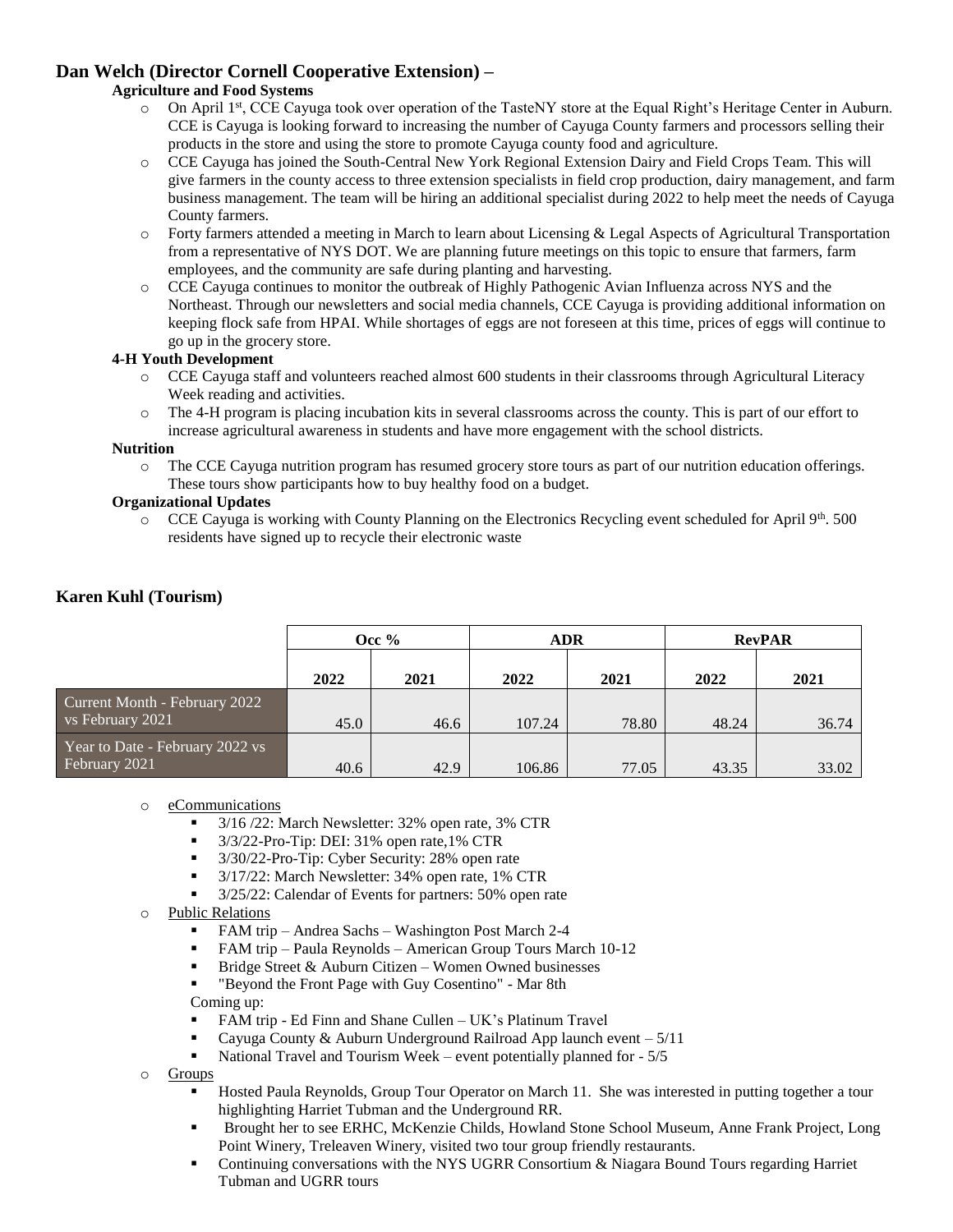- Working on itinerary sheets with Tilly Youngs, of the 1000 Islands International Tourism Council. Edits have been sent.
- Preparing for TAP Dance Conference in June
- o Marketing Campaigns
	- Spring Fishing marketing campaign to kick off in April
	- Working with ILNY, NYSTIA and BRAND USA to reach the Canadian market. Focusing on natural and cultural assets.
	- Sustainable and Circular economy Preparing for Earth Month with special recognitions of sustainable efforts around the county
	- "Treasurers along the Erie Canal" will release the Birding was released in March. There has been key partnership with Cornell lab of Ornithology in the content of the app.
	- Sweet Treat Trail 2022 is starting in April, specials treats will be dedicated to Harriet Tubman.
	- Attending and presenting at NYSTIA. Karen Kuhl will be jointly presenting with Dr Rhoda Overstreet Wilson.
- o Cultural Tourism Public Relations
	- We're developing a pride of place promotion that will feature short interviews with photos and clips of businesses and entrepreneurs in the area asking them to reflect and share how Harriet Tubman's legacy has influenced them and what it means for them to live and thrive in her hometown. These features will include Black-owned businesses bringing them to the front with their own voice to share their insights. The goal is to showcase how more than a century after her death, she continues to inspire others in the community she called home.
	- Initial research has been conducted to identify black-owned businesses in Cayuga County. 24 businesses were identified including both established and emerging businesses, all were within Auburn. A second round of research has started to develop the list of Hispanic and Women-Owned businesses. We're preparing for a function with minority owned businesses to identify ways that the tourism office can support their businesses and elevate their stories.
	- Working with ILNY to identify ways to bring the story of Harriet Tubman's life and legacy in New York State to a wider audience.
	- Continuing conversations with NYS Underground Railroad Consortium for Bike the Erie Canal participation.
- o Promoting events to Highlight Harriet Tubman's legacy
	- In order to stimulate more events to promote Cayuga County as Harriet Tubman's chosen hometown, the tourism office opened a grant application. Organizations whose events will be supported include: Booker T Washington, Seward House Museum, aaduna Inc, Howland Stone Store Museum, Montezuma Historical Society, CNY Sports Management, Auburn Public Theater, and RB Entertainment.

\*\*Glossary: Occ = Occupancy Tax, ADR = Average Daily Rate, REVPAR = Revenue Per Available Room, CTR = Click Through Rate, FAM = Familiarization Tour